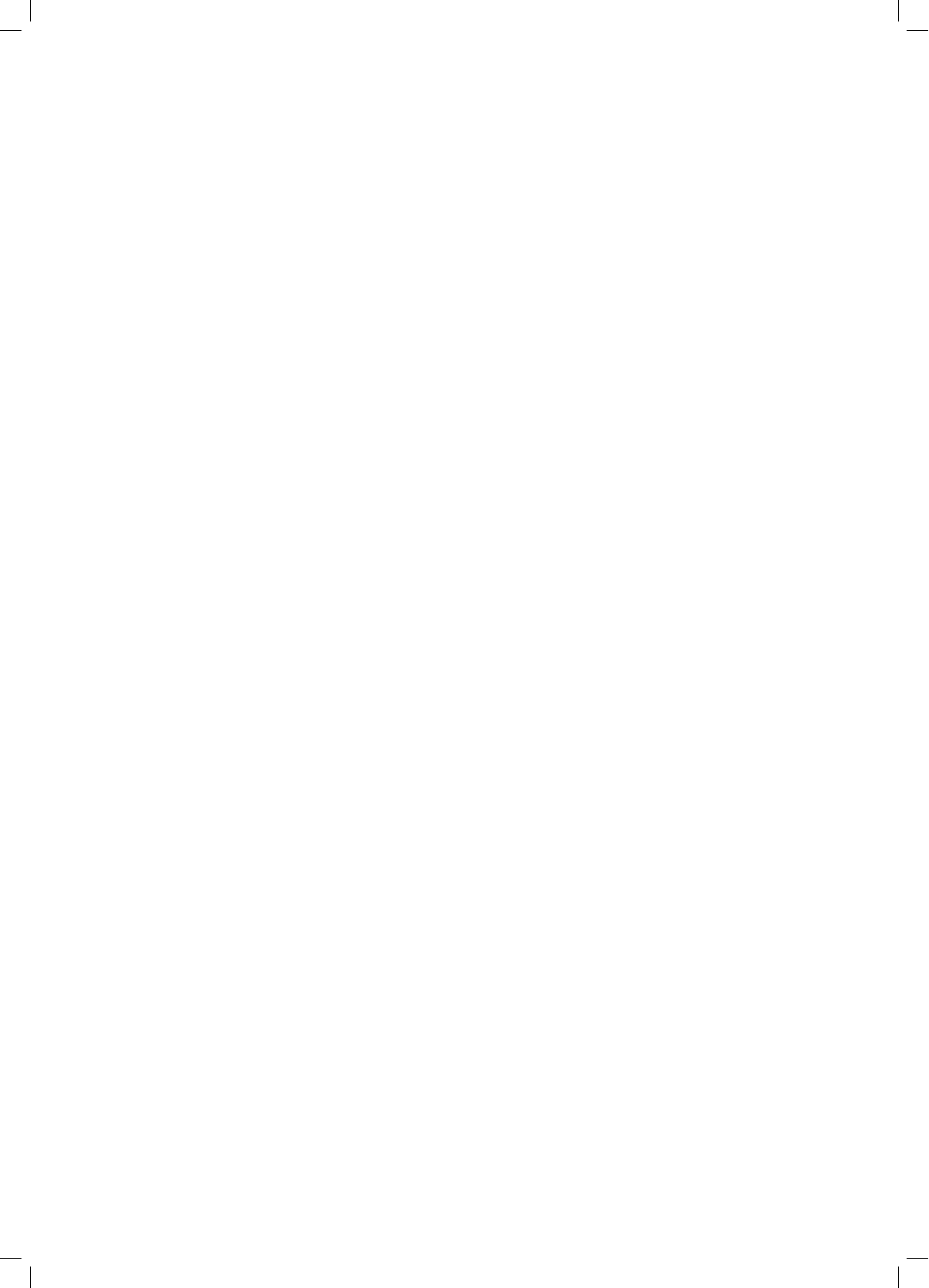

#### **Introduction**

Welcome to Pear Tree Street.

Your new home is served by a low carbon heating and hot water communal heating system which is generated in a communal plant room, powered by gas boilers. Your heating system is robust, reliable and controllable. You can control the heat level through your thermostat and heating controls in the same way as if you had an individual gas boiler in your flat. Your hot water is provided on demand and you only pay for what you use.

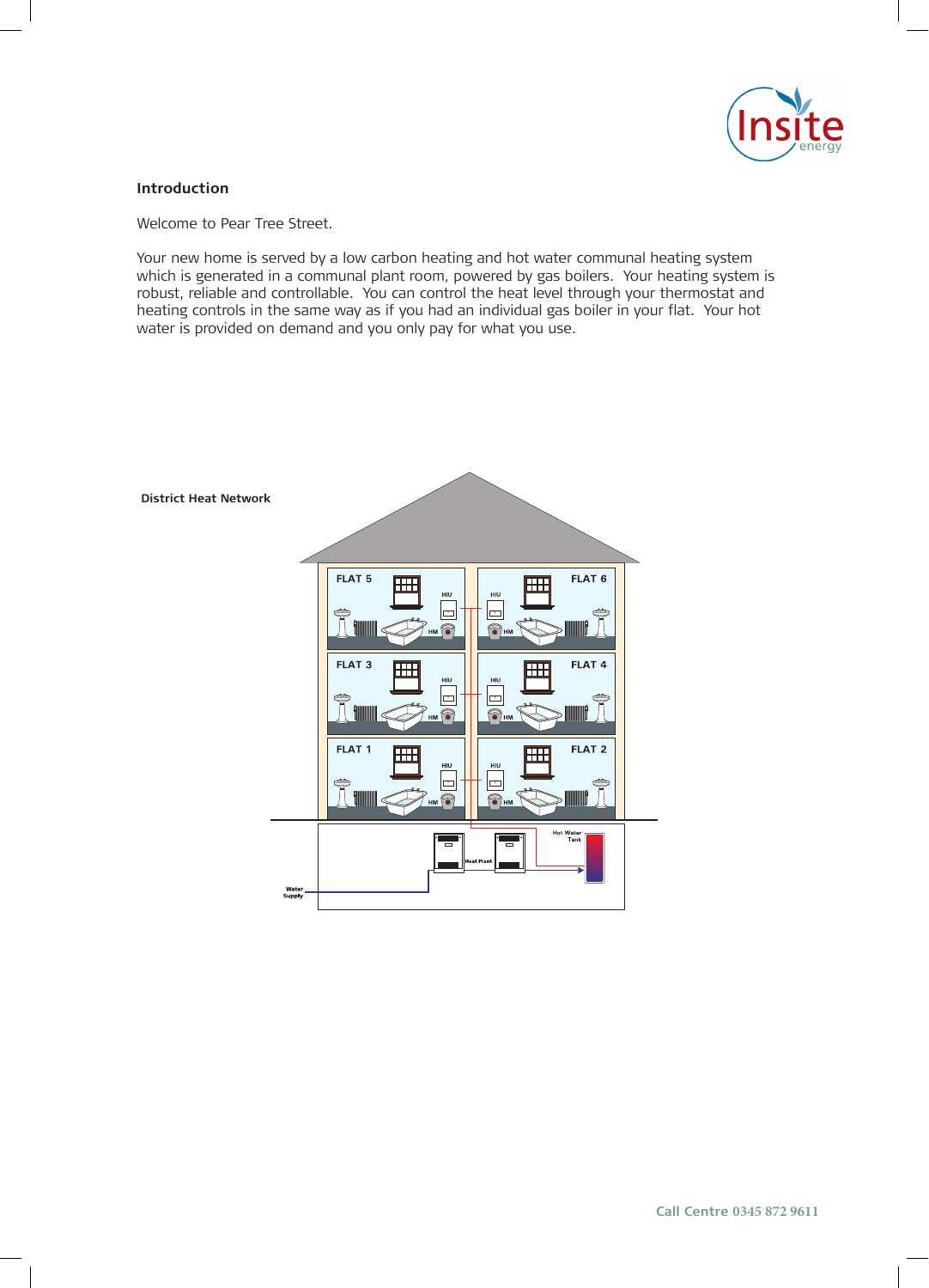

#### **What is a Heat Network?**

Rather than have an individual gas boiler in every home, a heat network uses a centralised communal boiler to provide heat for a whole development or for several homes in a development.

The centralised boiler is usually located in a basement or external plant room. Your heat supplier (One Housing Group), manages the bulk energy supply to the plant room at your development. The communal boiler turns the energy into hot water and pumps it via an infrastructure of pipes around your development, passing through a heat exchanger or HIU (Hydraulic Interface Unit) at each property.

This heat exchanger or HIU (Hydraulic Interface Unit) brings the heating and hot water into your home.

The amount you pay for your heating and hot water will depend on the amount you use. You will also be charged a daily standing charge which is a fixed charge per day for your connection to the heat network. This daily standing charge is payable regardless of whether you consume any heating or hot water, as per a direct connection to an energy supplier.

One Housing Group has appointed Insite as the metering and billing agent for Pear Tree Street. One Housing Group provides Insite with remote actual readings from your heat meter every month. We then send monthly bills to your home for your actual heating and hot water consumption, using the remote readings, plus a daily standing charge which is a fixed charge per day for your connection to the heat network. If at any time One Housing Group is unable to provide us with actual meter readings, Insite will send you a bill based on an estimated read.

Please note that the standing charge is payable regardless of whether you consume any heating or hot water or if you are away from home, as per a direct connection to an energy supplier.

You can find out more about how your heat tariff and daily standing charge are calculated and when they are updated in the "Understanding Your Heat Charges" information guide.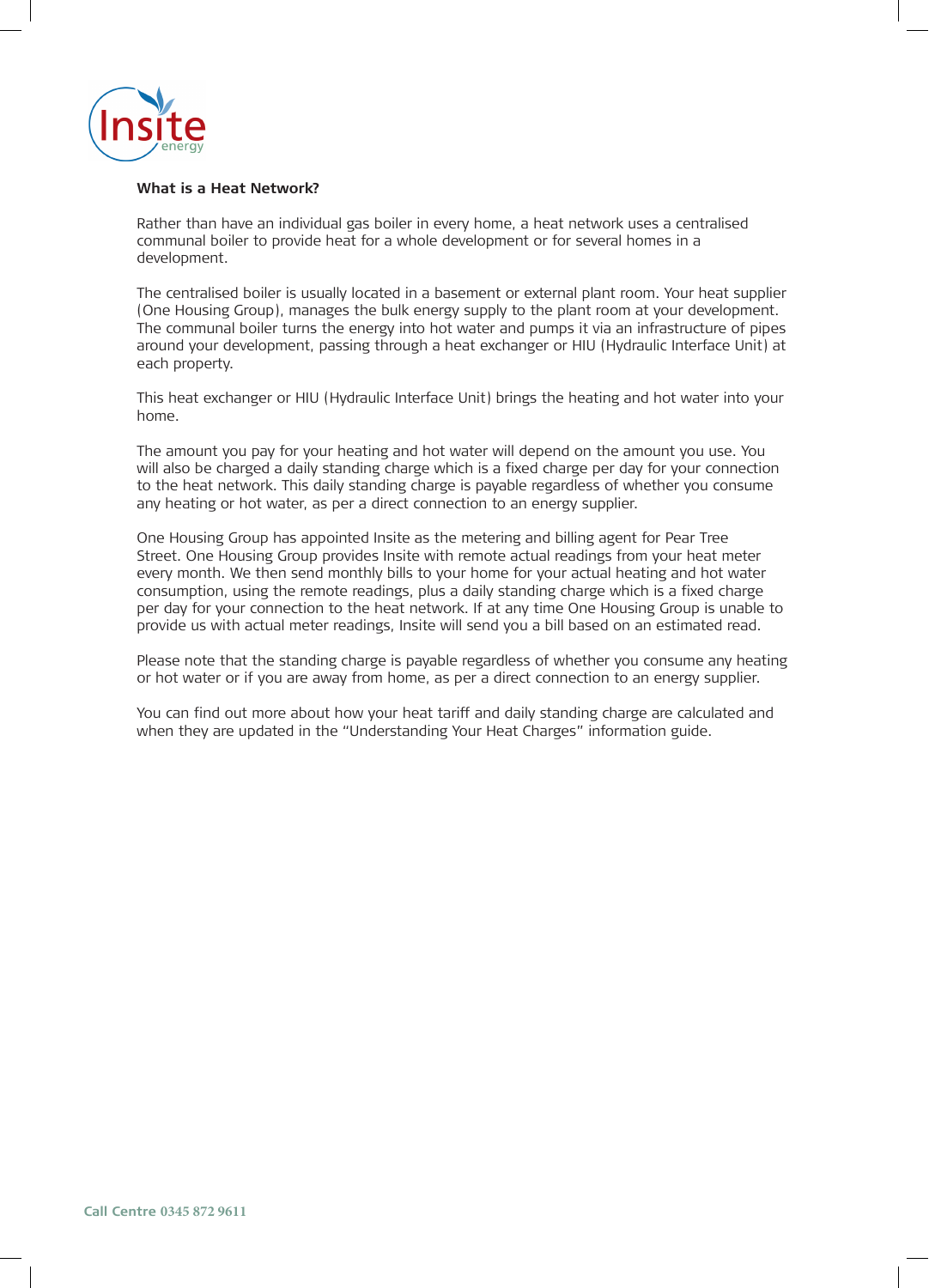

#### **Insite and You**

Insite is a metering and billing agent for many district heat suppliers around the UK. We work on behalf of the suppliers such as One Housing Group to provide billing and payment services to their residents.

Insite has been appointed by One Housing Group to manage your heat payments. We don't supply the energy used to provide the heating or hot water, nor do we install or maintain the heat network at your development or for your home. We do not supply nor maintain:

- Heating
- Hot water
- Electricity
- Gas
- Cold water

The bulk supplies of these utilities are arranged and paid for by One Housing Group. They own and operate your Heat Network.

These are other things that Insite cannot help with:

- Rent
- Maintenance of communal areas and gardens
- Council Tax
- TV License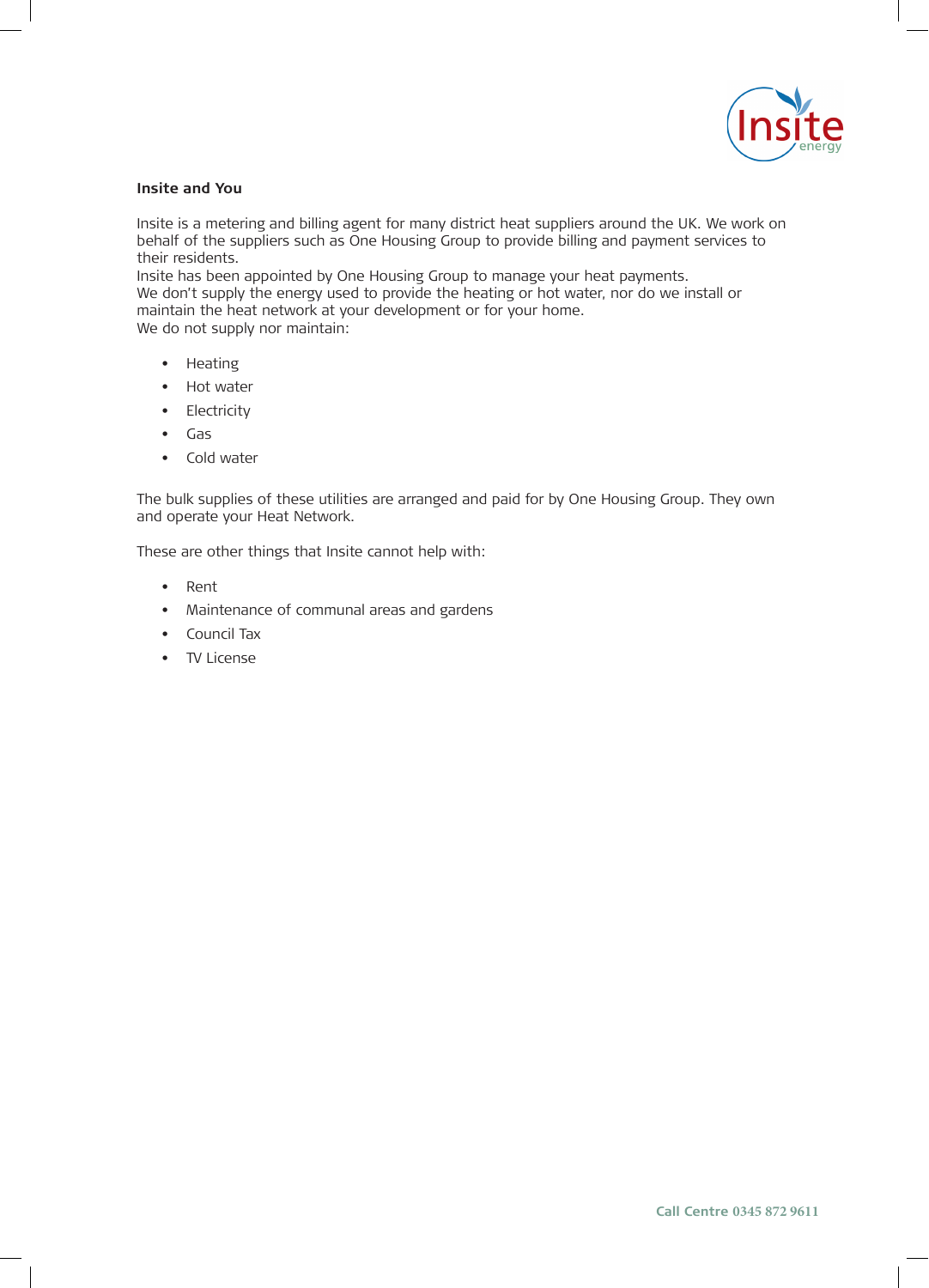

#### **Useful contacts:**

One Housing Group has arranged your electricity supplier with Eon One Housing Group has arranged your cold water supply with Thames Water The One Housing Group maintenance contact is: 03000 111321

### **Contacting us**

If you have a query regarding your bill or your payments, are moving into or out of the property or if you have any other issue relating to paying for your heat, you can call our Customer Service helpline on 0345 872 9611.

Our opening hours are 0900-1700, Monday to Friday.

You can also email us at customerservice@insite-energy.co.uk. Your email will be read during office hours.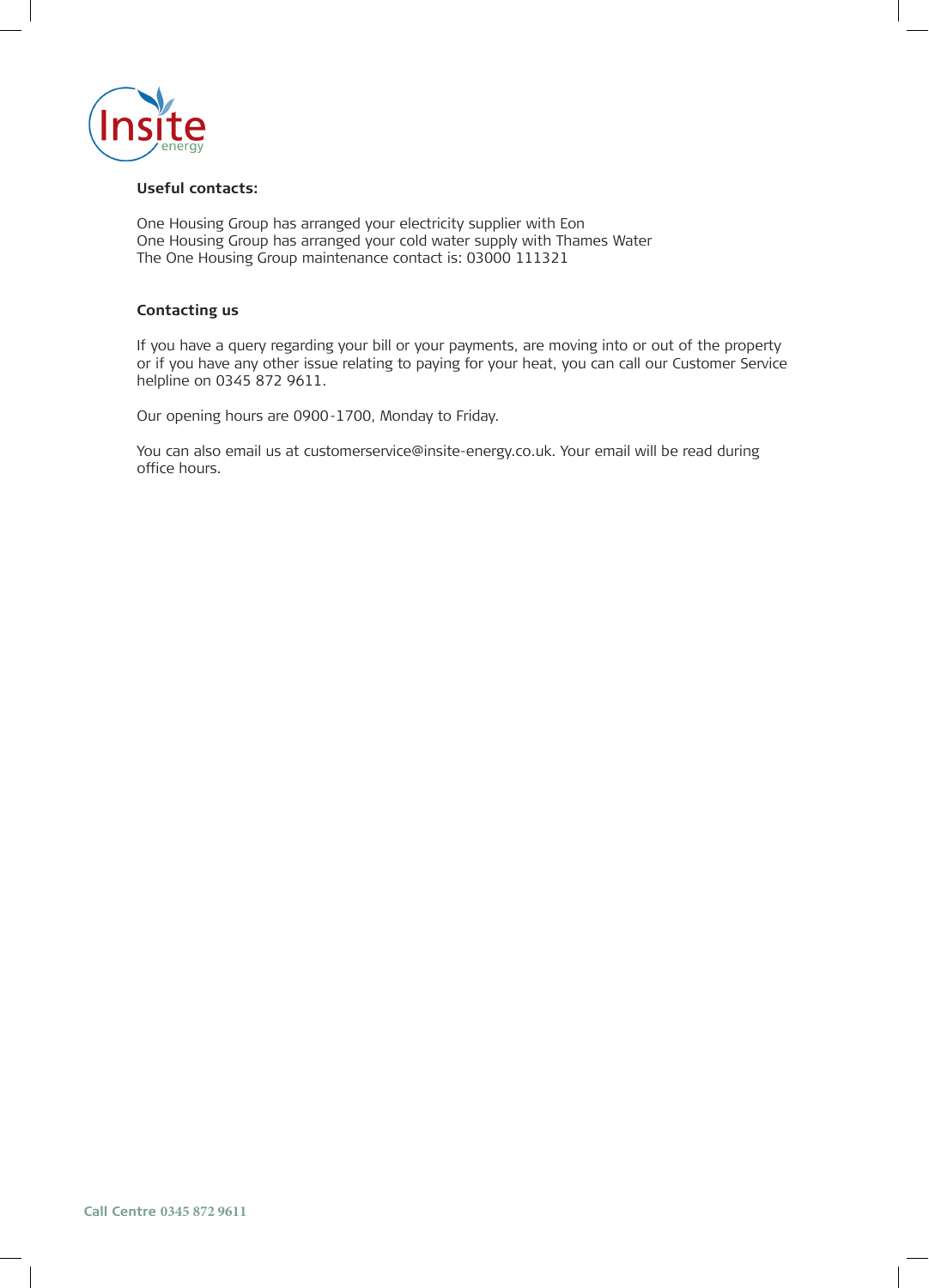

#### **What to do if you have a fault with your heating**

One Housing Group owns and operates your heat network. If you have a problem with your heating, please call One Housing Group on 03000 111321. Insite can only help you with billing and payment issues.

#### **These tips might help:**

- 1. Check that your heating controls are set properly so that your controls are allowing heat into your home.
- 2. Refer to the Residents' handbook provided by One Housing Group for further advice.
- 3. If your heating is still not working, please call One Housing Group on 03000 111321

#### **What to do if you are moving out**

If you are moving out of your home, you must ensure that you inform Insite (and your Managing/Letting agent), so that a final bill can be sent to you. You should check your final meter reading and confirm the date that you are leaving the property. You will also be asked to provide a forwarding address so that your final bill can be sent to you.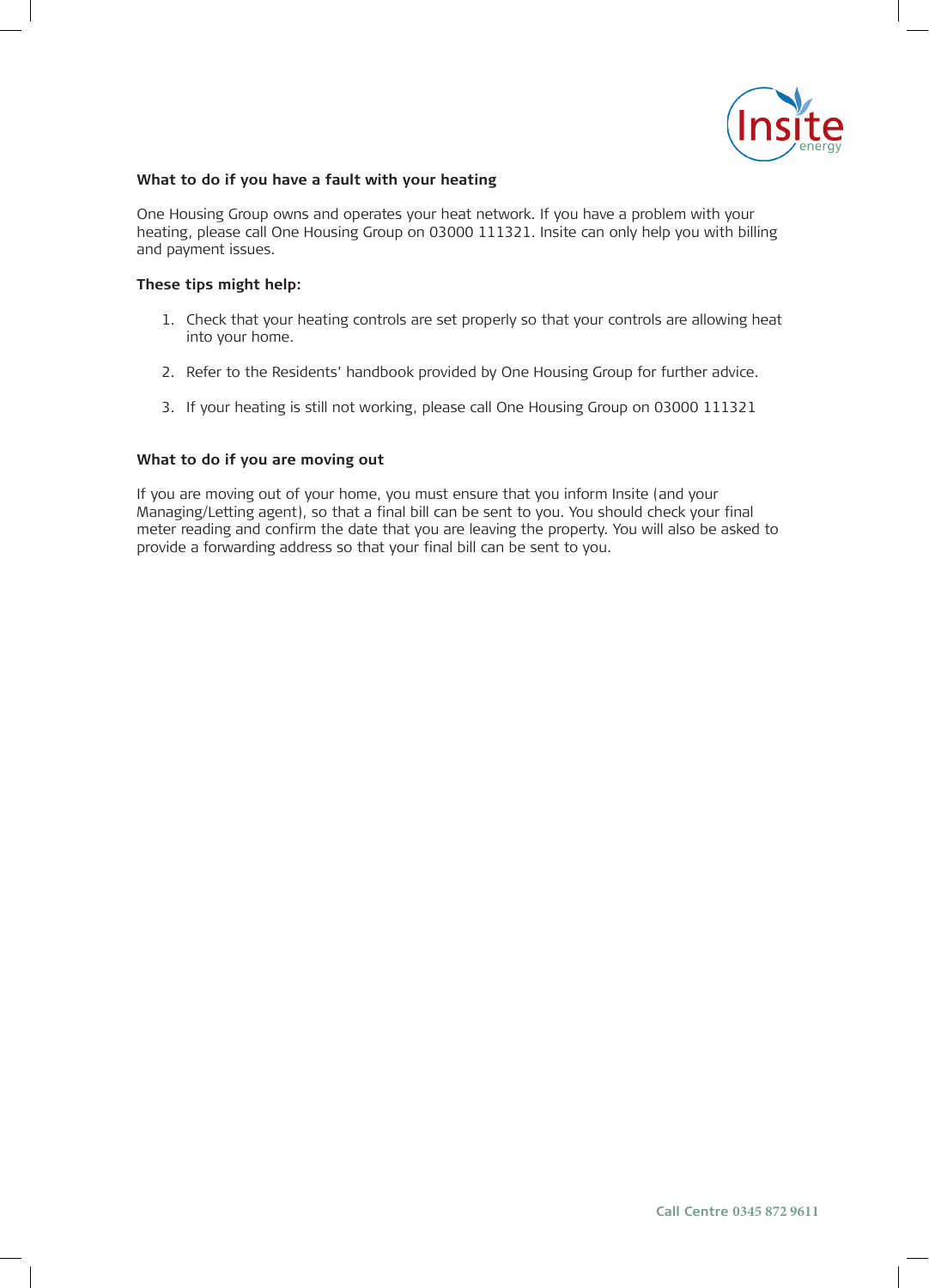

Understanding your heating and hot water bill

One Housing Group has instructed Insite to send you a monthly bill to charge you for your actual consumption of heating and hot water. Each month One Housing Group provides Insite with remote readings from your heat meter which measures your consumption of heating and hot water. We will use that meter reading to calculate what you owe.

Your bill contains various information to show you what you have consumed, what the charges are and how you can make payments.

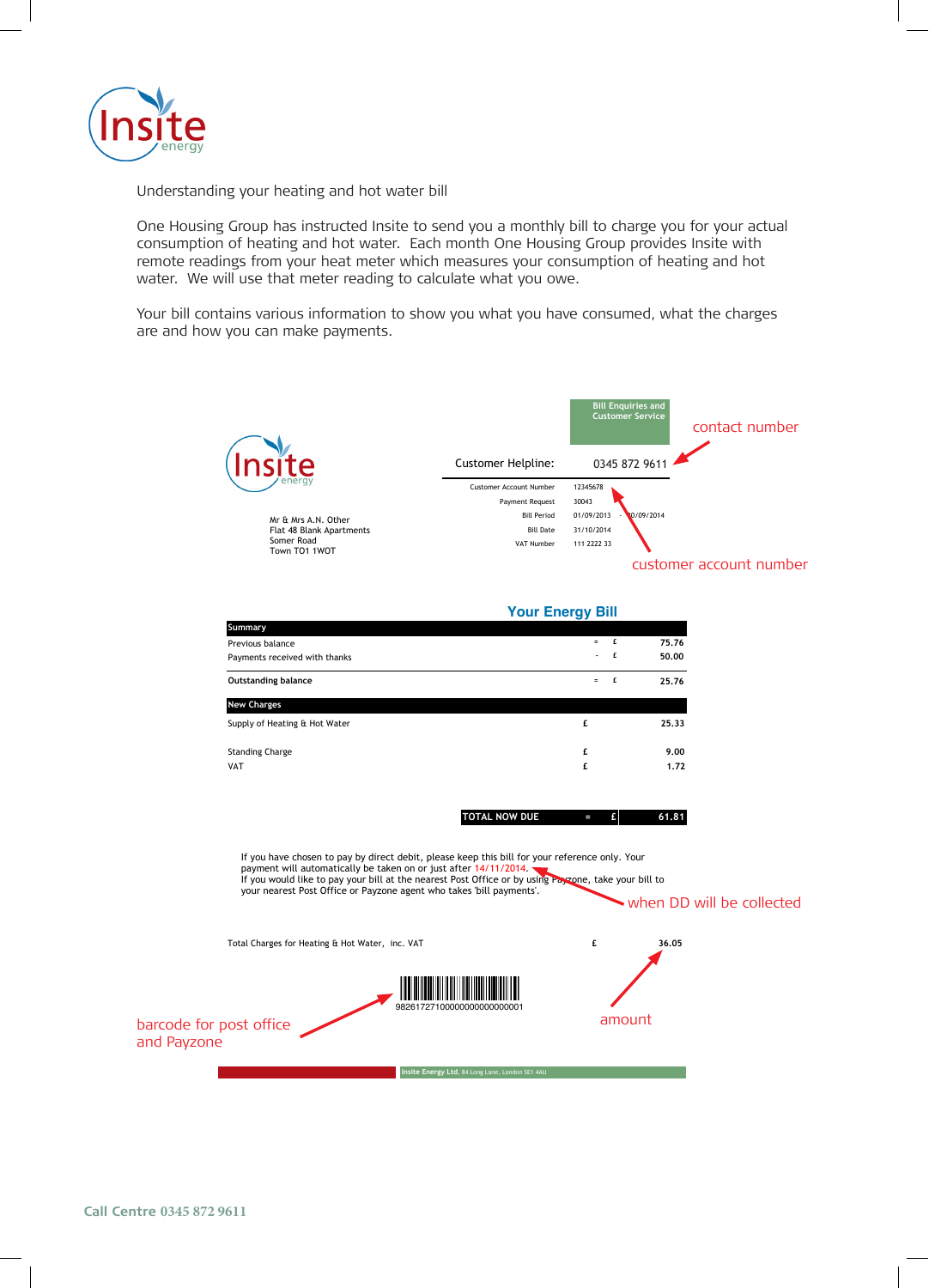

#### **'Previous balance'**

This shows you the balance brought forward from the previous month.

#### **'Payments received with thanks'**

This shows you the payments that Insite received from you on the date that this new bill was issued. If you made a payment after this current bill was produced, it will not show as a payment received. It will however be shown on the next bill.

#### **'Outstanding balance'**

This shows you what is still owed from previous bills that you have not paid. As this amount still needs to be paid, it is added to the total owed – shown again as 'Outstanding Balance' at the bottom of the bill.

#### **'New Charges'**

This section shows the charges for the month being billed. It is a summary of the charges shown on the back page of the bill.

#### **'Total Now Due'**

This is the total amount that you must pay. It includes any balance brought forward plus the total of your new charges for the month being billed.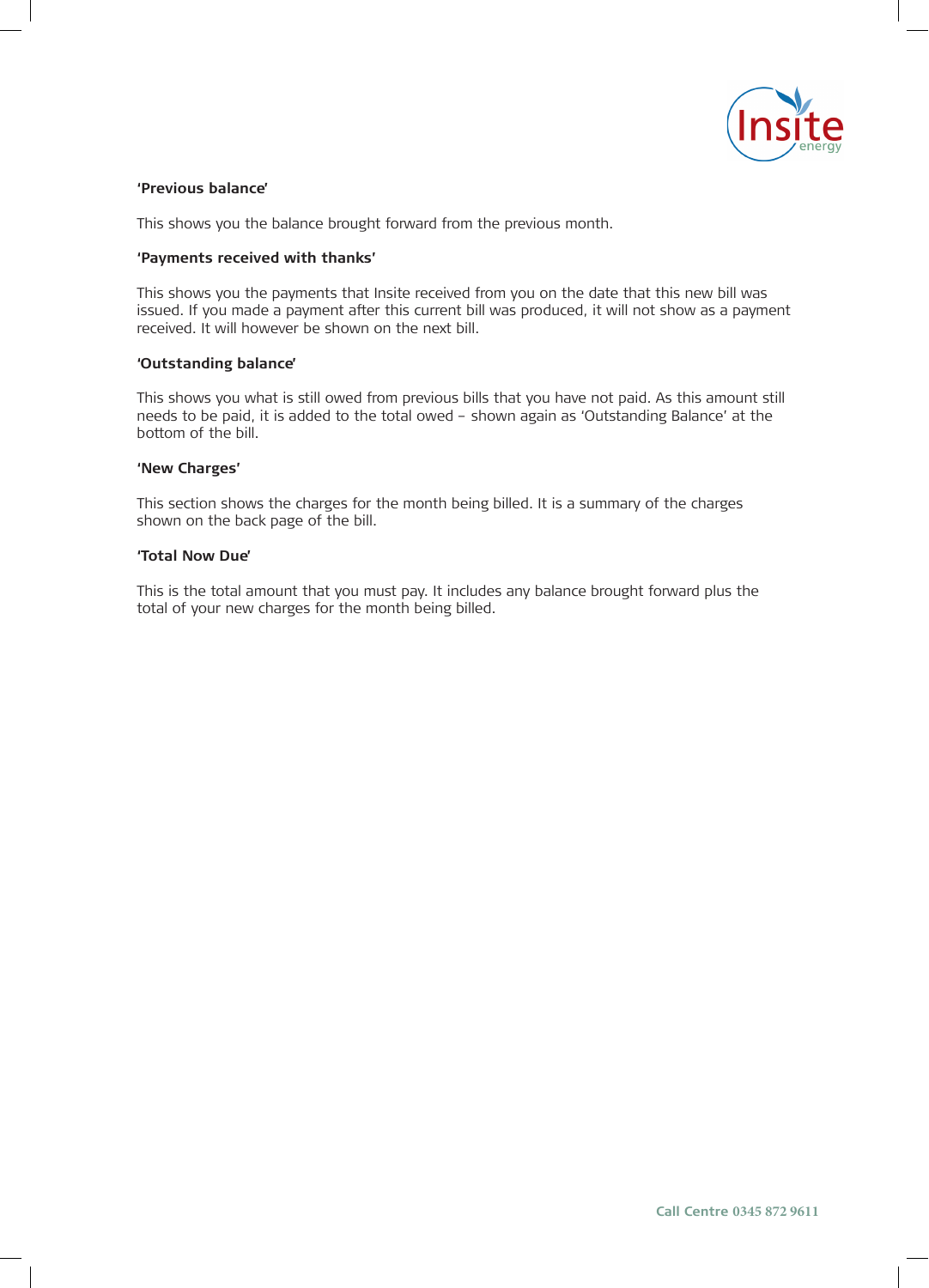

#### **'Heating Charges'**

The back page of the bill shows you what you have consumed and how you will be charged. It shows you the period that is being billed (usually the first day of a month to the last day of a month) and your meter identification number.

Your smart meter read will usually be annotated with an 'A', to illustrate that it is an actual remote reading from your heat meter and is therefore an accurate record of what you have consumed.

The back page of the bill also shows you how many units of heat you have consumed and what the pence per kwh charge is, as set by One Housing Group

#### **'Price Per Day Charge'**

This states the daily standing charge as set by One Housing Group, which is a fixed charge per day for your connection to the heat network.

#### **'Total charges for Heating & Hot Water'**

This is the total owed by you for the period billed, including VAT. This amount is shown on the front page as 'New Charges'.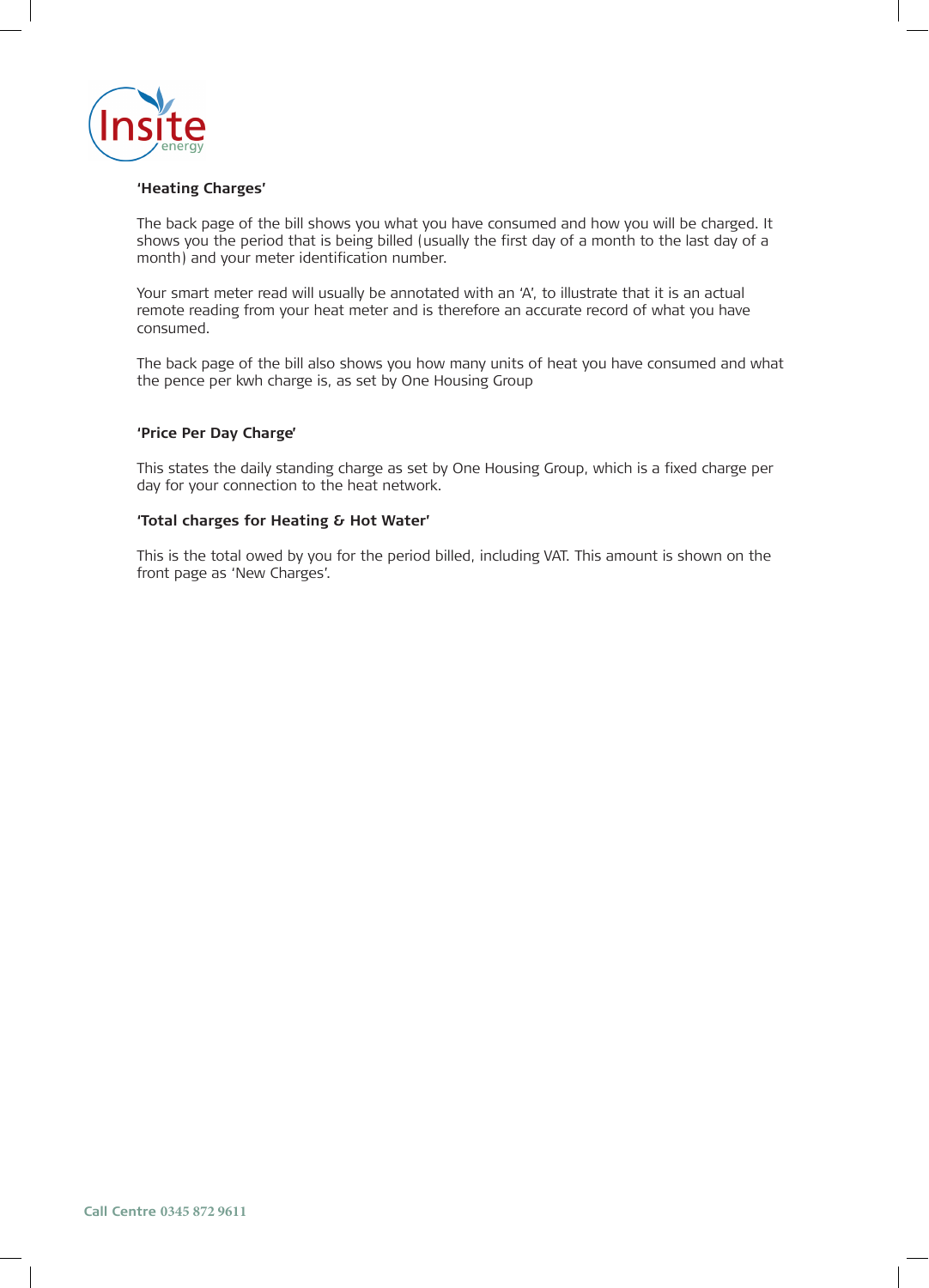



#### Customer Helpline: 01322 623 XXX 0345 872 9611

| Customer Account Number | 12345678                |
|-------------------------|-------------------------|
| <b>Payment Request</b>  | 30043                   |
| <b>Bill Period</b>      | 01/09/2013 - 30/09/2014 |
| <b>Bill Date</b>        | 31/10/2014              |
| VAT Number              | "111 2222 33"           |

#### **Heating & Hot Water Statement**

| Mr & Mrs A.N. Other<br><b>Flat 48 Blank Apartments</b>                   |                    |   |               |   |            |
|--------------------------------------------------------------------------|--------------------|---|---------------|---|------------|
| Heating Charges for period 01/09/2013 - 30/09/2014 - for Supply 98765432 |                    |   |               |   |            |
| <b>Meter Readings</b><br>Period                                          | Start Read         |   | End Read      |   | Units Used |
| Smart meter read<br>$01/09/2013 -$<br>30/09/2014                         | 3001.00            | A | 3299.00       | A | 298.00 kwh |
| A - Actual Read<br>C = Customer Read<br>D = Deemed Read                  | E - Estimated Read |   |               |   |            |
| Charges                                                                  |                    |   |               |   |            |
| Cost of Heating & Hot Water                                              | <b>Units Used</b>  |   | Pence per kwh |   |            |
|                                                                          | 298.00 kwh         |   | £0.0850       |   | 25.33<br>£ |
| Price Per Day Charge @ £0.3000                                           |                    |   |               |   | £<br>9     |
| VAT @ 5%                                                                 |                    |   |               |   | 1.72<br>£  |
| Total charges for Heating & Hot Water                                    |                    |   |               |   | £<br>36.05 |



 $\widehat{a}$ 

т

To make a bill payment: You can pay your bill online at: **www.insite-energy.co.uk**

**customerservice@insite-energy.co.uk**

To set up a payment by Direct Debit or to change your bank details, simply call us. Customer Service: **01322 623 XXX**



By post: Insite Energy Ltd 84 Long Lane London SE1 4AU

Please include your Insite Energy account number on all correspondence (as shown in the top right hand corner of your bill.)

Questions about your bill: Please contact us if you have any questions or concerns about your bill. If you believe you may have difficulty paying your bill then please contact us immediately – we may be able to help.

Our commitment to you:<br>We are committed to providing you the highest standards of<br>customer service. Copies of our Code of Practice, which sets out our<br>full commitment to you, are available to download from our webstie-<br>Pap

If for any reason you are not satisfied with our service then please contact us immediately. We have a comprehensive in-house complaints process which we hope will be able to solve any problems you may have.

**Insite Energy Ltd**, 84 Long Lane, London SE1 4AU **Insite Energy Ltd**, 84 Long Lane, London SE1 4AU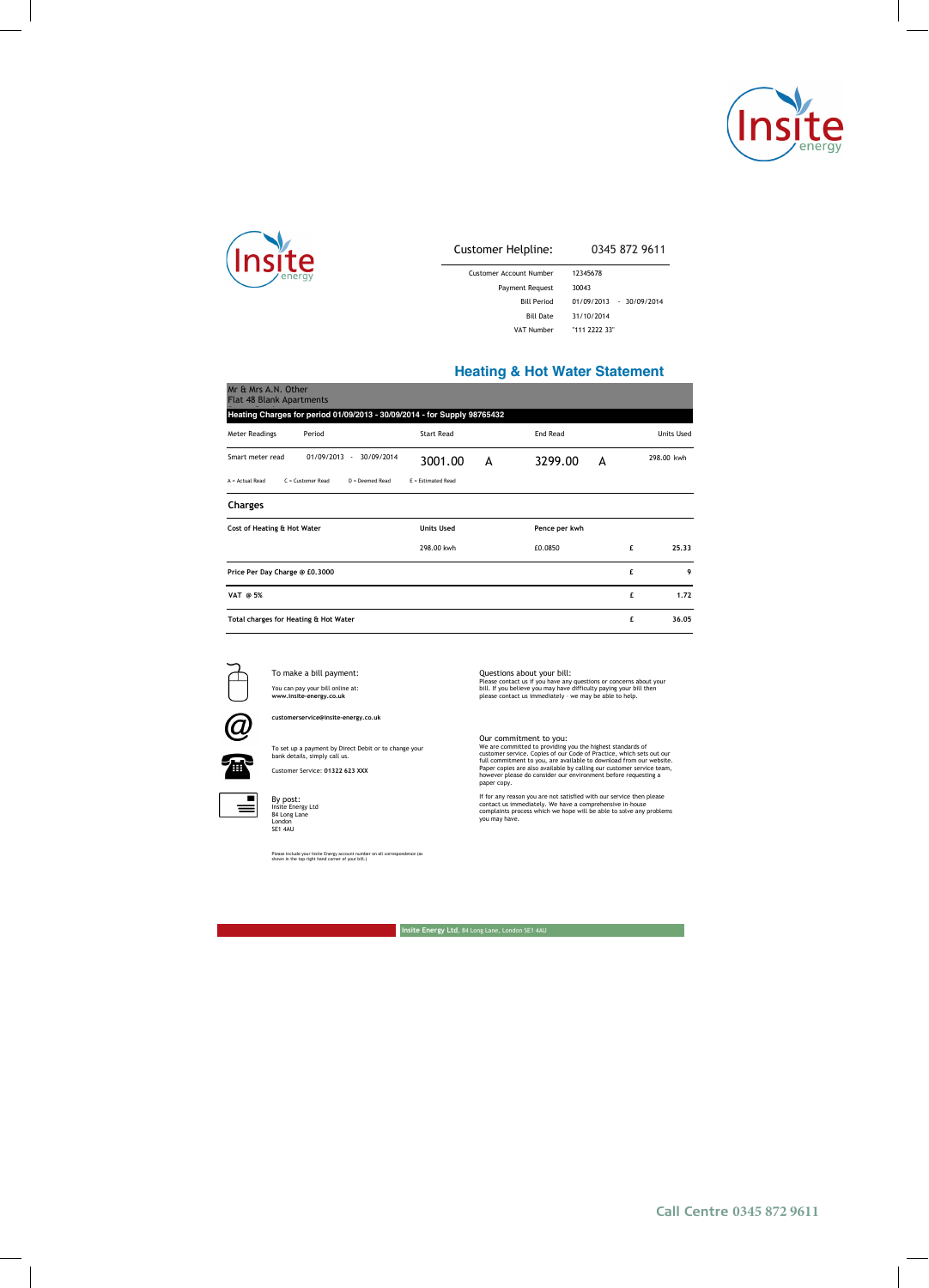

#### **How to pay your bill**

There are a number of ways in which you can pay your bill:

- 1. Payment by Direct Debit, where we will automatically take a payment each month of the full amount owed, as shown on your bill. Please call 0345 872 9611 during the office hours of 0900-1700 Monday to Friday or email customerservice@insite-energy.co.uk to request a Direct Debit instruction form.
- 2. Payment by telephone. To pay your bill each month, please call 0345 872 9611 during the office hours of 0900-1700 Monday to Friday. Our Customer Service team can take payment from debit and credit cards.
- 3. Payment on-line. Log on to www.insite-energy.co.uk. Once you have input your customer account number (as shown on each bill), you will be linked to a secure website which will take payment via debit or credit card.
- 4. Payment at any Payzone outlet which accepts bill payments. You can take your bill to any shop displaying the Payzone sign and they will take payment for your account, using the barcode printed on your bill.
- 5. Payment at any Post Office. Take your bill to any Post Office to make a payment on to your account. You will need the barcode printed on your bill.

It is important that you pay your bills promptly each month. One Housing Group has instructed Insite to issue demand letters to you if you do not pay.

If you are having difficulty paying your bills please contact Insite immediately. You might be eligible to set up a payment plan whereby One Housing Group agree that you can pay off your debt in manageable instalments over a set period by Direct Debit.

#### **What you can do to help us help you:**

- Please have your customer account number to hand when you contact us.
- Please confirm your telephone number to us when you contact us so that we have upto-date details for you.
- Do not wilfully damage any part of the heating system within your property or outside your property.
- Please ensure prompt payment of your bills.
- Please remember that Insite has been appointed to meter and send bills for your heating and hot water only. We cannot help you with any other queries.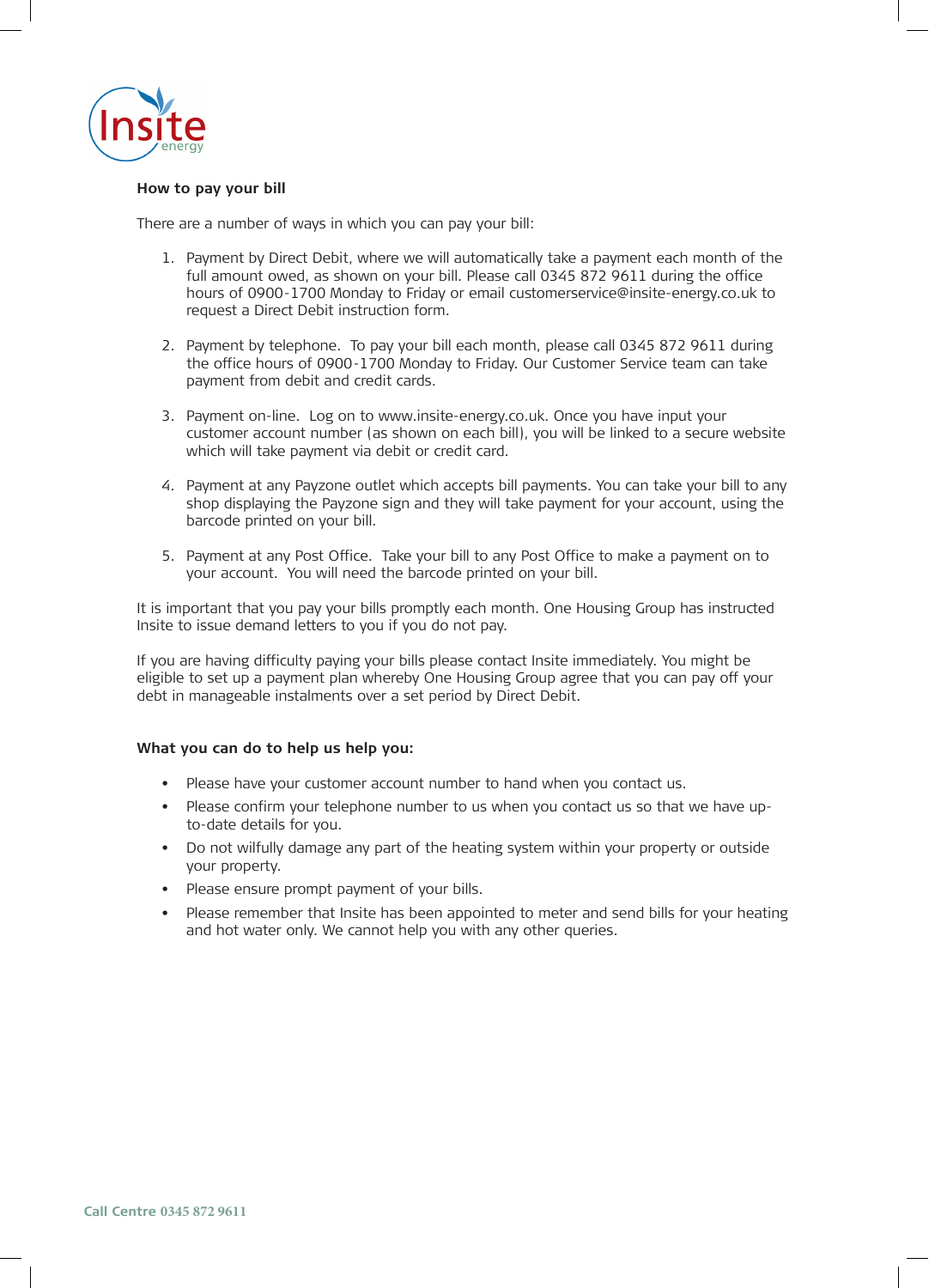

#### **Customers with additional needs**

One Housing Group has provided us with the details of any residents at your development who have additional needs - such as being hard of hearing or visually impaired. Please feel free to let us know if you have additional requirements in communicating with us. We will do our best to help you.

You may wish to nominate another person, such as a carer, friend or relative to contact us on your behalf about your account. Please let us know if you would like this to be set up. We will not share your account and payment details with anyone else unless you explicitly ask us to do so.

Sometimes we may need to visit your home in order to carry out routine maintenance on your payment system or meter. We want you to be sure of the identity of the person visiting your home, therefore for your peace of mind we can quote a password whenever we visit. You can choose your own password and change it whenever you like. Our staff also have photo identification, which they wear at all times.

#### **What you can do to help us help you**

There are a few things you can do to help avoid any problems:

- Let us know if you require an interpreter or assistance in your communications with us.
- Do not wilfully damage any part of the heat network within your property or outside your property.
- Keep any PayPoint receipts.

#### **Quality of Service and Complaint Handling**

Customer service is really important to us and we want to ensure that we handle any customer queries or complaints quickly and effectively. We keep a record of telephone calls and waiting times so that we can constantly check and improve our performance.

We will acknowledge your query or complaint on the same working day it is received and we will aim to resolve it within ten working days. If your issue requires liaison with One Housing Group or other parties, this may take a little longer.

Please let us know if you would rather someone else speaks for you, as we can of course allow an authorised third party to manage your query and account for you.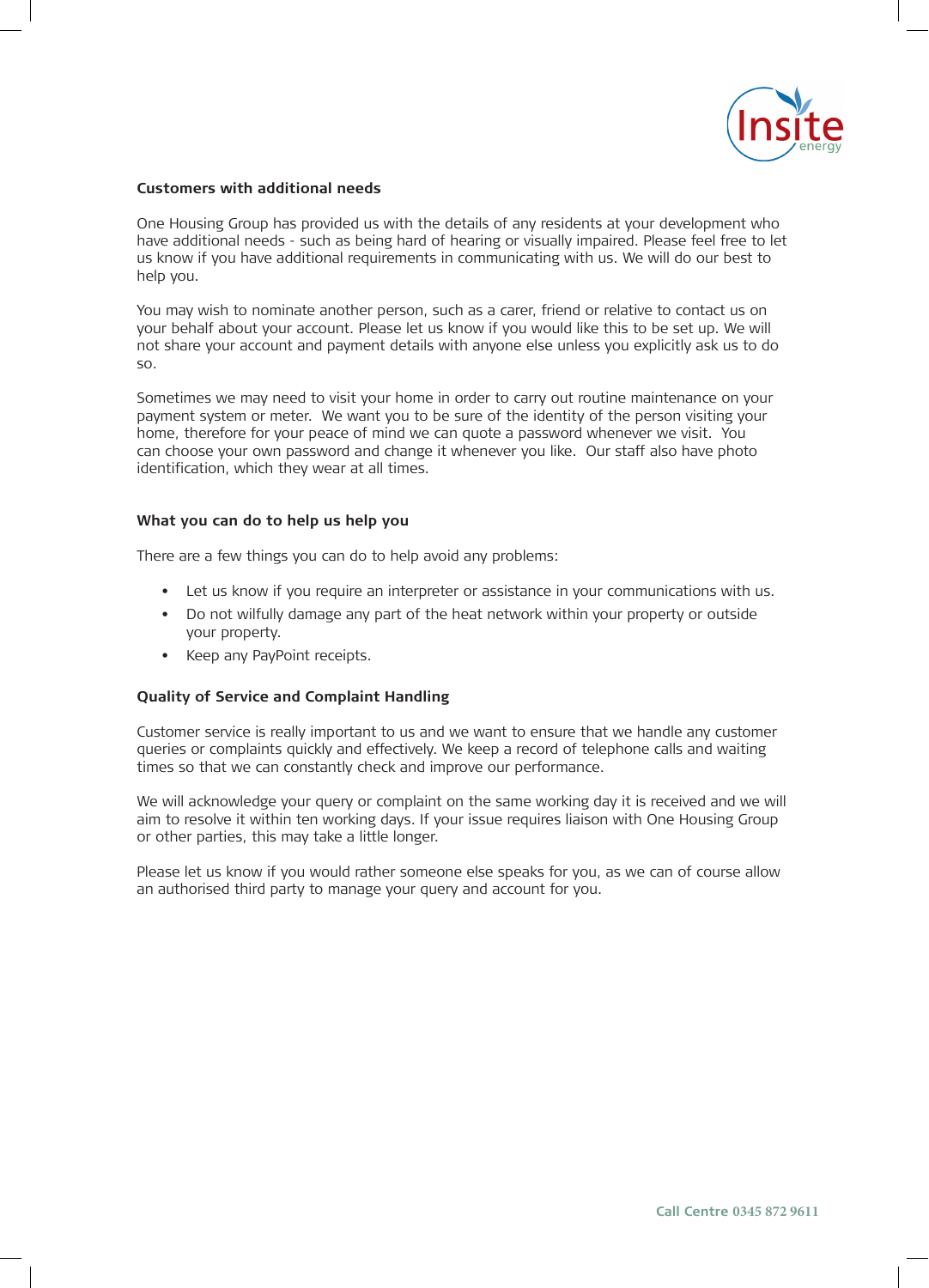

#### **Contacting us for queries, complaints and feedback**

We'd like to hear from you if our service does not meet your expectations or if you have received good service that you would like to bring to our attention.

You can email our customer service team at customerservices@insite-energy.co.uk. They will acknowledge receipt of your email straight away and refer your query to the right department or answer it themselves.

You can call our customer service team on 0345 872 9611 during our office hours on 0900- 1700 Monday to Friday.

You may wish to escalate your query to our Customer Service Manager. Please write to him at:

Customer Service Manager Insite 84 Long Lane London SE1 4 AU

When contacting us, please provide your name and address to help us deal with your query more efficiently.

**Please note that we do not have a customer counter service and so we cannot accept payments or investigate queries at our office.**